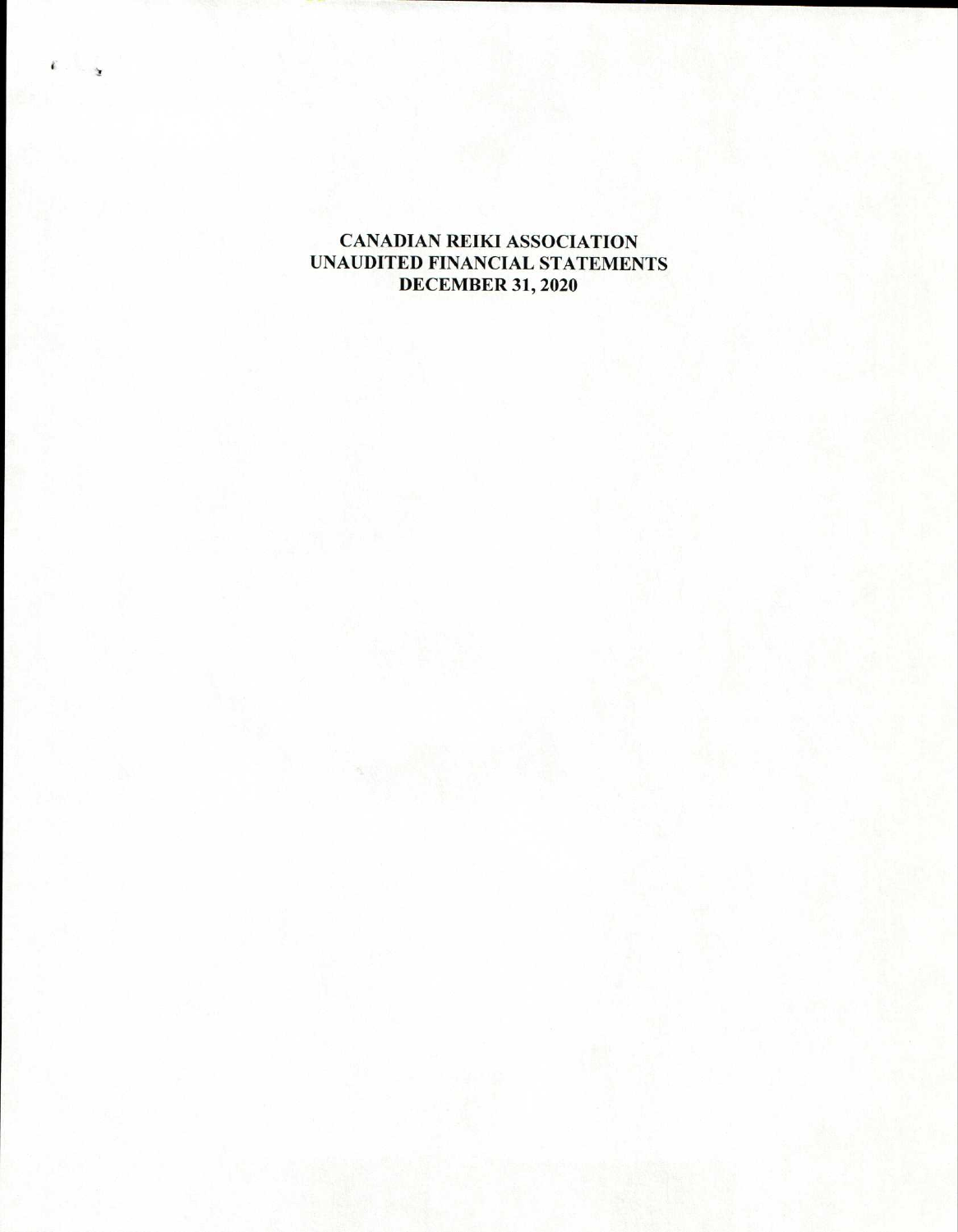# Edward A. Collis, M.B.A., C.P.A.

Licensed Public Accountant

1441 Ontario Street 5urlington, Ontario, Canada  $L751G5$ 

Tel. 905 333 4000 *Fax. 905 333 0663*  Toll free I 877 221 8222

#### **NOTICE TO READER**

#### To the Shareholders of: **CANADIAN REIKI ASSOCIATION**

On the basis of information provides by management, I have compiled the balance sheet of the **CANADIAN REIKI ASSOCIATION** as at December 31, 2020 and the statement of income and net earnings for the year then ended.

I have not performed an audit or a review engagement in respect to these financial statements and, accordingly, I express on assurance thereon.

Readers are cautioned that these, financial statement may not appropriate for their purposes.

Burlington Ontario **Edward A. Collis** March 30, 2021 Chartered Accountants Licensed Public Accountants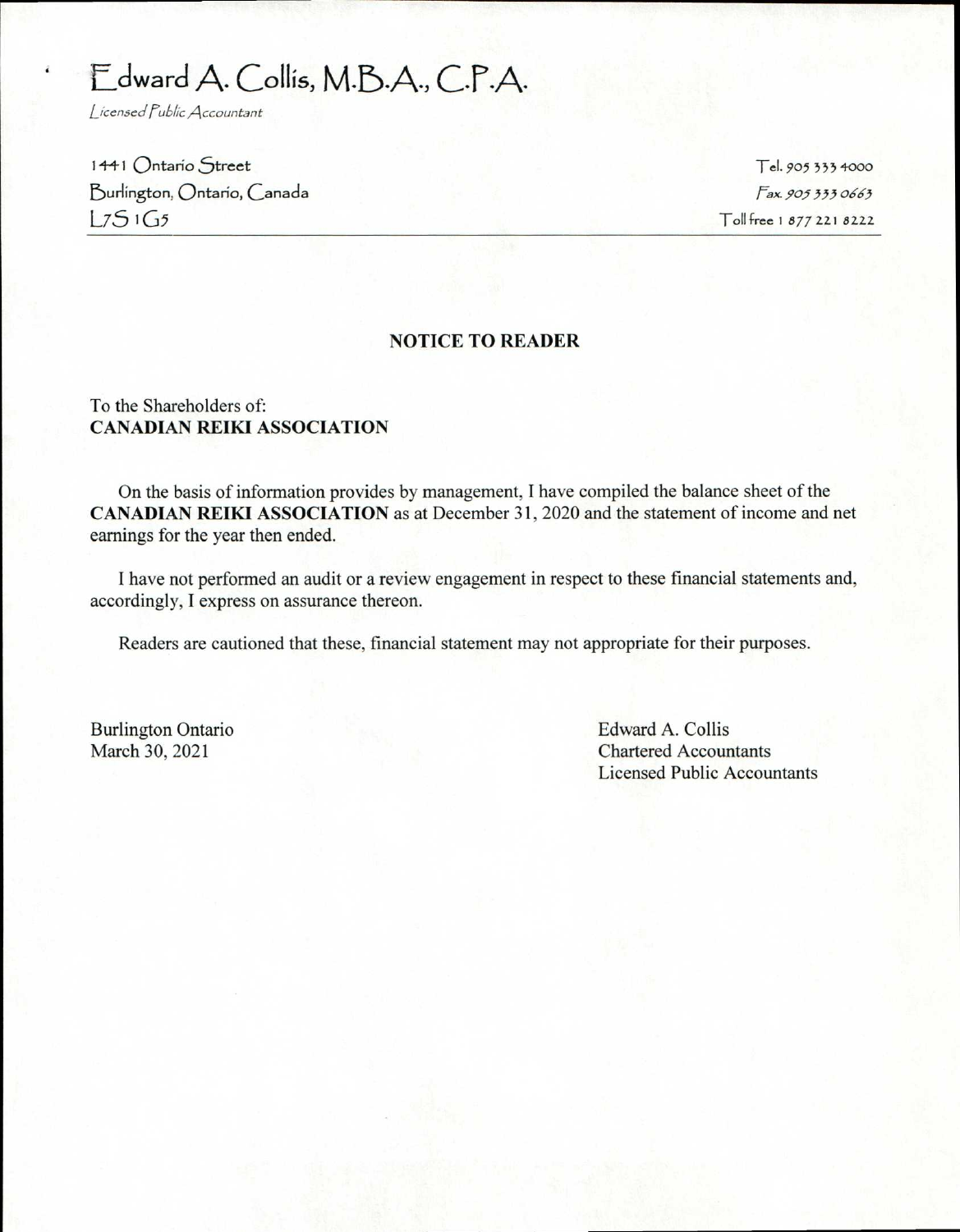## CANADIAN REIKI ASSOCIATION BALANCE SHEET AS AT DECEMBER 31, 2020 UNAUDITED SEE NOTICE TO READER

# 2020

### ASSETS

| <b>CURRENT</b>                |          |
|-------------------------------|----------|
| <b>Bank</b>                   | \$56,850 |
| Inventory                     | 290      |
|                               | 57,140   |
| <b>FIXED, at Cost</b>         |          |
| Equipment                     | 1,058    |
| Computer                      | 8,545    |
| Computer Software             | 668      |
|                               | 10,271   |
| Less Accumulated amortization | 9,700    |
|                               | 571      |
|                               | 57,711   |
|                               |          |
| <b>LIABILITIES</b>            |          |

# **CURRENT**

Accounts payable 8,717

CAPITAL

NET ASSETS, End of Year 48,994

\$ 57,711

=====